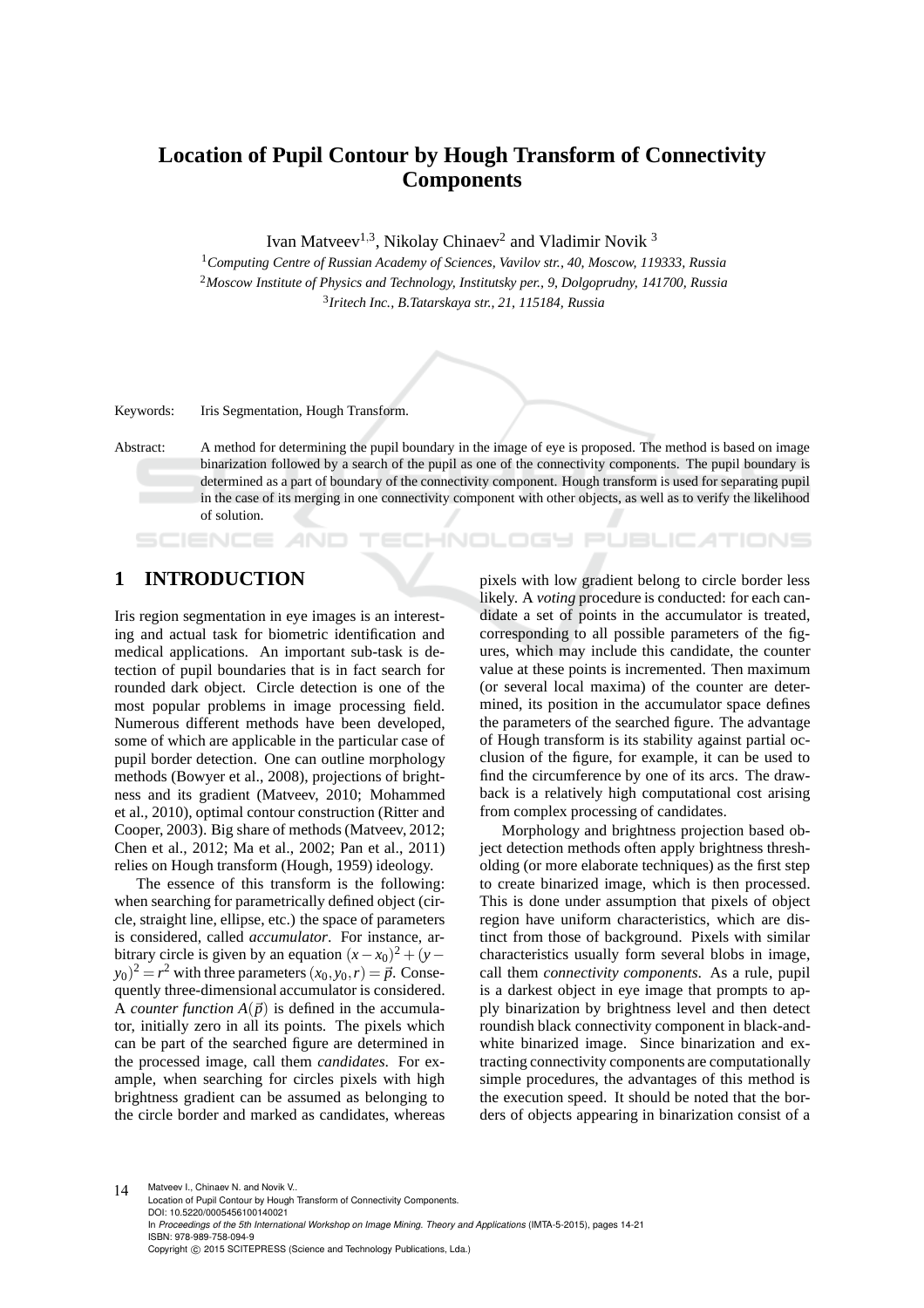relatively small number of pixels. However, quite often binarization generates several connectivity components, as the brightness of the eyebrows or eyelashes may be a little different from the brightness of the pupil or even be lower. Also eyelashes and eyelids may merge with the pupil to form one component of inadequate form. Therefore, the disadvantage of this class of methods is a significant share of errors associated with the distortion of the shape of object, arising from merging with stranger objects or removing parts of genuine object.

The presented work attempts to combine the advantages of the method of binarization, which retrieves a small number of pixels of interest in the image, and Hough transform, which extracts the shape of a given type from very noisy data. On the binarized image connectivity components are outlined, boundary of each is subjected to Hough transform to find the rounded contours. This combination of methods is not known to the authors from literature.

### IENC **2 PROBLEM STATEMENT AND SOLUTION METHOD**

4N

Image of eye with the surrounding parts of the face (eyebrows, nose, cheeks part) is considered. Image is grayscale, i.e. contains only one luminosity channel. Typically it is registered in IR range. It is necessary to find a circle, which is the best approximation of the boundary between pupil and iris. The border can be partially occluded by eyelashes, eyelids, reflections. Pupil is dark but not necessarily darkest object in image, see Fig.1. Define source raster image



Figure 1: Samples of eye images.

 $I(x, y) = I(\vec{p})$ , its size is  $W \times H$  pixels. It is necessary to find coordinates and radius of circle, which approximates pupil.

The workflow of method is presented in the block diagram, see Fig.2. Now we describe it briefly and in the following subsections more details are given.

Several thresholds of binarization  $B_k$  are calculated from image brightness histogram (block 1). Connectivity components corresponding to the dark areas are outlined by binarization (block 2). For each component its boundary and inertia moments are determined (block 3). Moments of the component are used to calculate the likelihood that pupil belongs to a this component, then components are sorted so as to process ones with highest likelihood first (block 4). The boundary of each component is a cyclic sequence of edges, see more details in section 2.7. It should be noted that the number of border edges is substantially smaller than their total number in the image or the number of pixels with high brightness gradient, which could be considered as parts of boundary. The pupil not always has border with lighter iris only, but is often covered with eyelids and / or eyelashes that causes distortions of two kinds: the boundary of the pupil is visible partially; connectivity component of pupil merges with eyelids or eyelashes (see. Fig. 1 (b)). In this case only a small part of detected boundary belongs to pupil, however it is necessary to determine visible part of the boundary. Hough transform is performed (block 5), which includes construction of beams in the accumulator starting from each pixel of boundary perpendicular to it. As a result, if the boundary contains circular arc, significant local maxima arise in the accumulator at the center of hypothetical circle containing these arc. Global maximum of accumulator corresponds to the most likely position of the circle. To determine the radius of the circle histogram of distances from the found center to the boundary pixels is built (block 6). Maximum of the histogram gives the radius. Following subsections describe steps of the method in more detail.

#### **2.1 Estimating Binarization Thresholds**

As the pupil is dark image area, it can be outlined as a connectivity component when the binarization threshold value exceeds pupil brightness and is below iris brightness. Boundary of this connectivity component is a pupil border. As levels of brightness of pupil and iris are unknown a-priory, and hence the threshold dividing them is also unknown, several passes (denoted their count as  $K$ ) of algorithm with different thresholds are performed. The values of applied thresholds are determined so that the number of pixels with brightness below the threshold is a certain fraction of the total pixel number. For this purpose brightness histogram is used:

$$
h(b) = |\{\vec{p} : I(\vec{p}) \leq b\}| \tag{1}
$$

Pupil is a dark object, so histogram part corresponding to the low brightness is analysed. Shares of pixels  $\alpha_k$ , determining the binarization thresholds, are set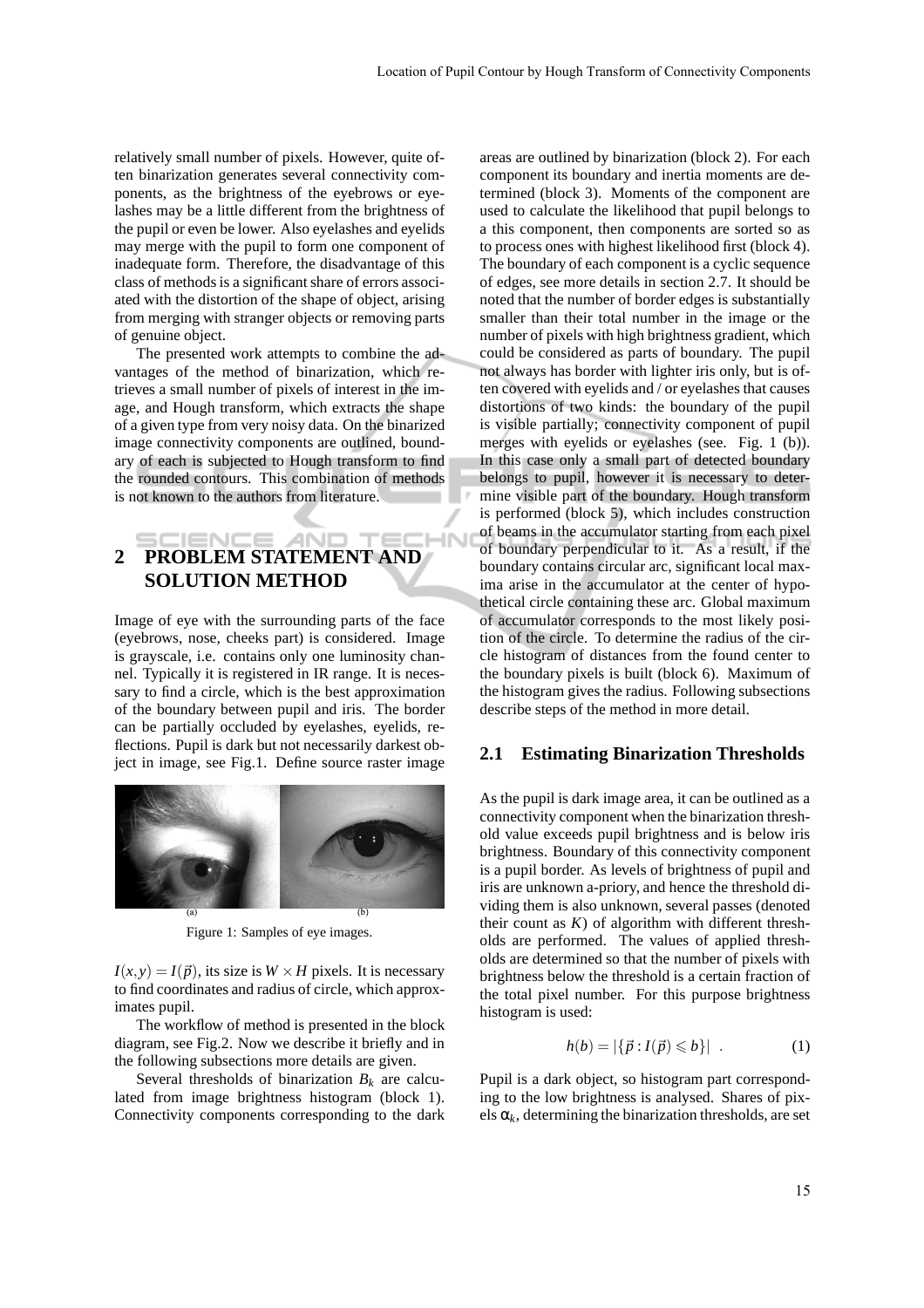

Figure 2: Block diagram of method functioning.

uniformly in range from  $0$  to  $1/4$  of total pixel count:

$$
\alpha_k = \frac{1}{4} \frac{k}{K}, k = 1, \dots, K
$$
 (2)

Binarization thresholds  $B_k$  are calculated by histogram (1) and shares (2):

$$
B_k : h(B_k) = \alpha_k W H . \tag{3}
$$

#### **2.2 Binarization**

Binarization with threshold *B* is performed to zero brightnesses over the threshold and outline the pixel with lower intensities so as to generate objects from dark regions:

$$
I_B(\vec{p}) = \begin{cases} 1, & I(\vec{p}) \leq B, \\ 0, & otherwise. \end{cases}
$$
 (4)

Samples of binarized images  $I_B$  are given in Fig.3



Figure 3: Samples of binarized images. (a) — image obtained from Fig.1a with share of pixels  $\alpha_k = 0.14$ ; (b) – image, obtained from Fig.1b with share of pixels  $\alpha_k = 0.08$ .

### **2.3 Determining Borders and Moments of Connectivity Components**

In the binarized image dark (the brightness is less than the threshold) and light areas form several connectivity components. Here 8-connectivity is used i.e. dark pixels  $\vec{q}$  are considered connected with pixel  $\vec{p}$ ,  $I_B(\vec{p}) = 1$ , if  $\vec{q}$ :  $I_B(\vec{q}) = 1$ ,  $|p_x - q_x| \leqslant 1$ ,  $|p_y - q_y| \leqslant 1$ . For each connectivity component *C* ordered list of border edges  $L(C) = \left\{ \vec{l}_i \right\}$  and moments of zero order  $M(C)$ , first order  $M_X(C)$ ,  $M_Y(C)$  and second order are calculated:

$$
M(C) = |C| \equiv |\{\vec{p} : \vec{p} \in C\}|,
$$
  
\n
$$
M_x(C) = \sum_{\vec{p} \in C} p_x, M_y(C) = \sum_{\vec{p} \in C} p_y,
$$
  
\n
$$
M_{xx}(C) = \sum_{\vec{p} \in C} p_x^2, M_{yy}(C) = \sum_{\vec{p} \in C} p_y^2,
$$
  
\n
$$
M_{xy}(C) = \sum_{\vec{p} \in C} p_x p_y.
$$
\n(5)

Moments (5) are determined by enumerating all pixels of the component by the floodfill method (Glassner, 1990). List of border edges is determined by a special algorithm described in the section 2.7.

### **2.4 Rejection and Sorting of Connectivity Components**

Components detected by binarization are subjected to Hough transform. However, some of them can be discarded before the processing merely by the statistical characteristics as obviously not containing the pupil, and the remaining can be sorted, so that the first processed components contain pupil with the highest probability. To remove components, obviously not containing the pupil parameters of *equivalent ellipse* are considered. They are calculated as: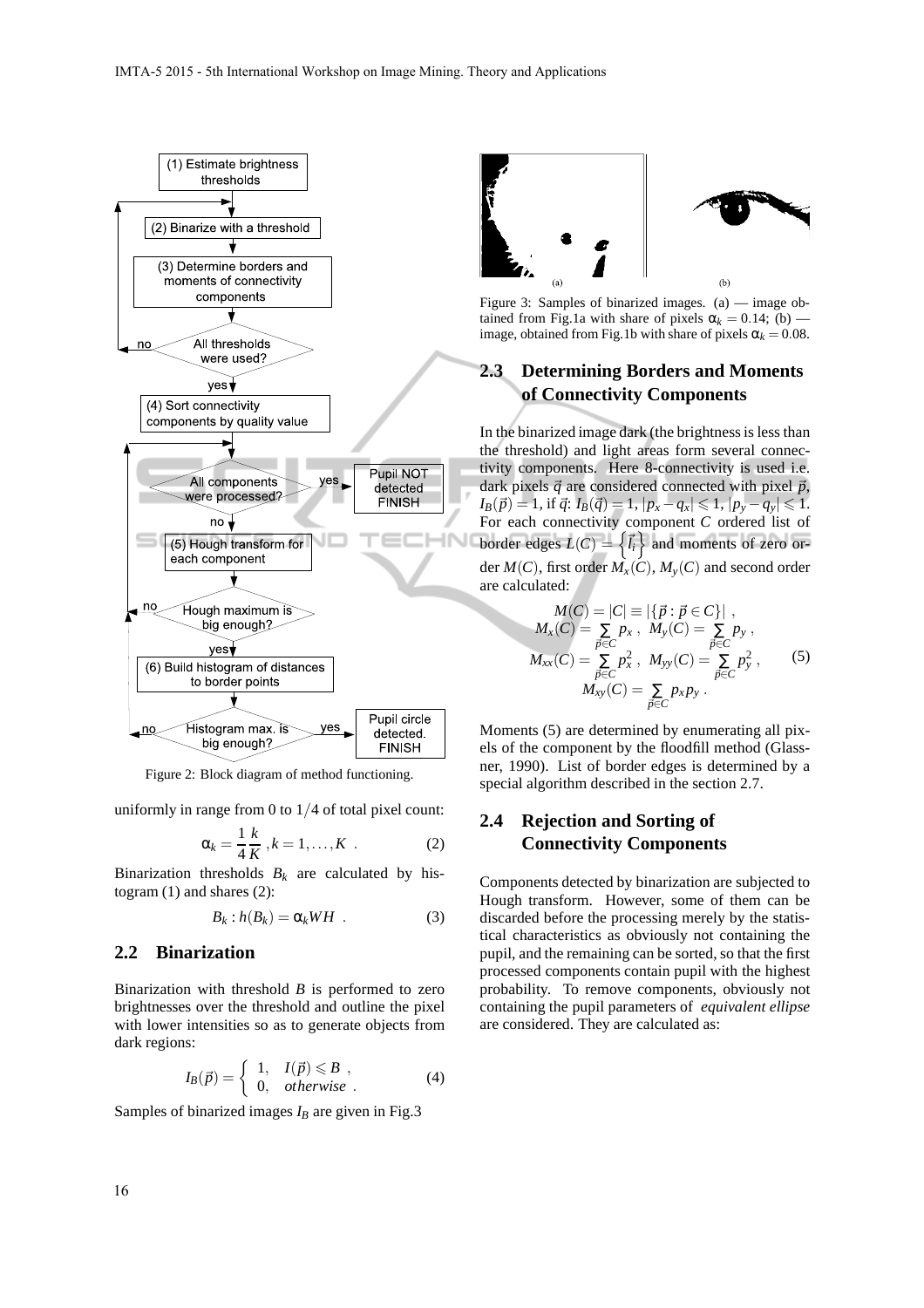$$
a = (p^2 \overline{M}_{xx} + 2pq \overline{M}_{xy} + q^2 \overline{M}_{yy})^{1/2},
$$
  
\n
$$
b = (q^2 \overline{M}_{xx} - 2pq \overline{M}_{xy} + p^2 \overline{M}_{yy})^{1/2},
$$
  
\n
$$
p = \cos \varphi, \quad q = \sin \varphi,
$$
  
\n
$$
\varphi = \frac{1}{2} \arctan \frac{2 \overline{M}_{xy}}{M_{xx} - M_{yy}},
$$
  
\n
$$
\overline{M}_{xx} = \frac{M_{xx}}{M_x} - \left(\frac{M_x}{M_x}\right)^2,
$$
  
\n
$$
\overline{M}_{xy} = \frac{M_{xy}}{M} - \left(\frac{M_y}{M}\right)^2,
$$
  
\n
$$
\overline{M}_{yy} = \frac{M_{yy}}{M} - \left(\frac{M_y}{M}\right)^2,
$$

where  $a, b, \varphi$  are big and small half-axes and direction of big half-axis respectively. Connectivity component containing pupil should have a sufficiently large area, and the ratio of the major and minor semi-axes must lie within a certain range. Furthermore, if eyelashes / eyelids have same or smaller brightness than the pupil, induced distortion of the connectivity component extends it horizontally but not vertically. Accordingly, the objects with equivalent ellipse having large eccentricity and major axis located closer to the vertical should be discarded. These conditions are written as:

$$
ab > \rho_{min}^2 , \qquad (7)
$$
  

$$
\frac{a}{b} < T_1 , \qquad (7)
$$
  

$$
\neg \left( \left( \frac{a}{b} > T_2 \right) \cap \left( \varphi \in \left[ \frac{\pi}{4}; \frac{3\pi}{4} \right] \right) \right) ,
$$

where ρ*min* is minimal possible radius of pupil in pixels. Optimal values of thresholds  $T_1 = 5$ ,  $T_2 = 2.5$  are determined experimentally.

To sort residual components the following quality criteria is calculated:

$$
\Theta(C) = \frac{M(C) - l(C)}{l^2(C)} , \qquad (8)
$$

where  $l(C) = |L(C)|$  is a length of connectivity component border. This feature increases as the shape of the region approximates to the circular, and also increases with the size of the area. Thus, connectivity components are sorted by descending characteristic (8), which favours rounded components of significant size.

#### **2.5 Hough Transform**

Voting procedure is performed as follows: inner normals to each pixel  $l_i \in L$  are constructed, a segment of normal enclosed in range [ρ*min*;ρ*max*] is selected, counter function in appropriate accumulator points is increased.

$$
A(\vec{p}) := A(\vec{p}) + v(\vec{p}, \vec{l}_i),
$$
  
\n
$$
v(\vec{p}, \vec{l}_i) = \begin{cases} 1, & \text{if } \vec{p} = r\vec{\eta} + \vec{l}_i, \\ r \in [\mathsf{p}_{\text{min}}; \mathsf{p}_{\text{max}}]; \\ 0, & \text{otherwise.} \end{cases}
$$
 (9)

Constructing normal vector  $\vec{\eta}$  is done as follows: closest neighbours of pixel  $\vec{l}_i$  in list *L* are selected, define them as  $\vec{l}_j$ , where negative index corresponds to moving backward in the list and positive is forward. Tangent direction  $\vec{\tau}$  is estimated from the neighbour pixel coordinates:

$$
\vec{\tau} = \sum_{j=-n}^{-1} \frac{\vec{l}_i - \vec{l}_j}{\left| \vec{l}_i - \vec{l}_j \right|} + \sum_{j=1}^{n} \frac{\vec{l}_j - \vec{l}_i}{\left| \vec{l}_j - \vec{l}_i \right|},
$$
(10)

where  $n$  is a size of pixel neighbourhood and is equal to  $\rho_{min}/2$ . From two possible normal directions  $\vec{\eta}_1 = (\eta_x, \eta_y) = (-\tau_y, \tau_x)$  and  $\vec{\eta}_2 = (\tau_y, -\tau_x)$  inner normal is selected according to direction of border enumeration. Segment for voting is constructed in rastered accumulator by Bresenham algorithm (Bresenham, 1996). After the voting the accumulator is smoothed by the low-pass filter and center of the hypothetical circle is determined as the global maximum in smoothed accumulator:

$$
\vec{c} = arg \max_{\vec{p}} (A(\vec{p}) * G) , \qquad (11)
$$

where *G* is a low-pass filter. Fig. 4 (a) depicts a results of Hough transform for biggest connectivity component of image Fig. 3 (b), which contains pupil. This is the only component for processing, others were rejected at the previous stage.

### **2.6 Building Histogram of Distances to Border Edges**

A histogram  $h(r)$  of distances from center  $\vec{c}$  and all edges of the border  $L = \{ \vec{i}_i \}$  is constructed:

$$
h(r) = \left| \left\{ \vec{l}_i : \vec{l}_i \in L, r - 0.5 \leq ||\vec{c} - \vec{l}_i|| < r + 0.5 \right\} \right|.
$$
\n(12)

Histogram has a specific properties in case when pupil belongs to the component and its center is correctly detected. For instance in Fig. 4 (b), a histogram for component Fig. 3 (b) is given. One can see a peak corresponding to the radius of pupil in image:  $r_P = arg \max_{r} h(r)$ . The final conclusion about pupil presence is based on analysis of  $h(r)$ . Mass of the histogram is calculated in window of width *w* centered at *rP*, which is position of histogram maximum. The resulting value is an estimate of the length of the visible contour of the pupil, and is compared with *rP*. Is is considered that pupil is detected if

$$
\sum_{r=r_P-w}^{r_P+w} h(r) > \pi r_P , \qquad (13)
$$

i.e. sufficient condition for pupil detection is visibility of half of its border. the width *w* of the summing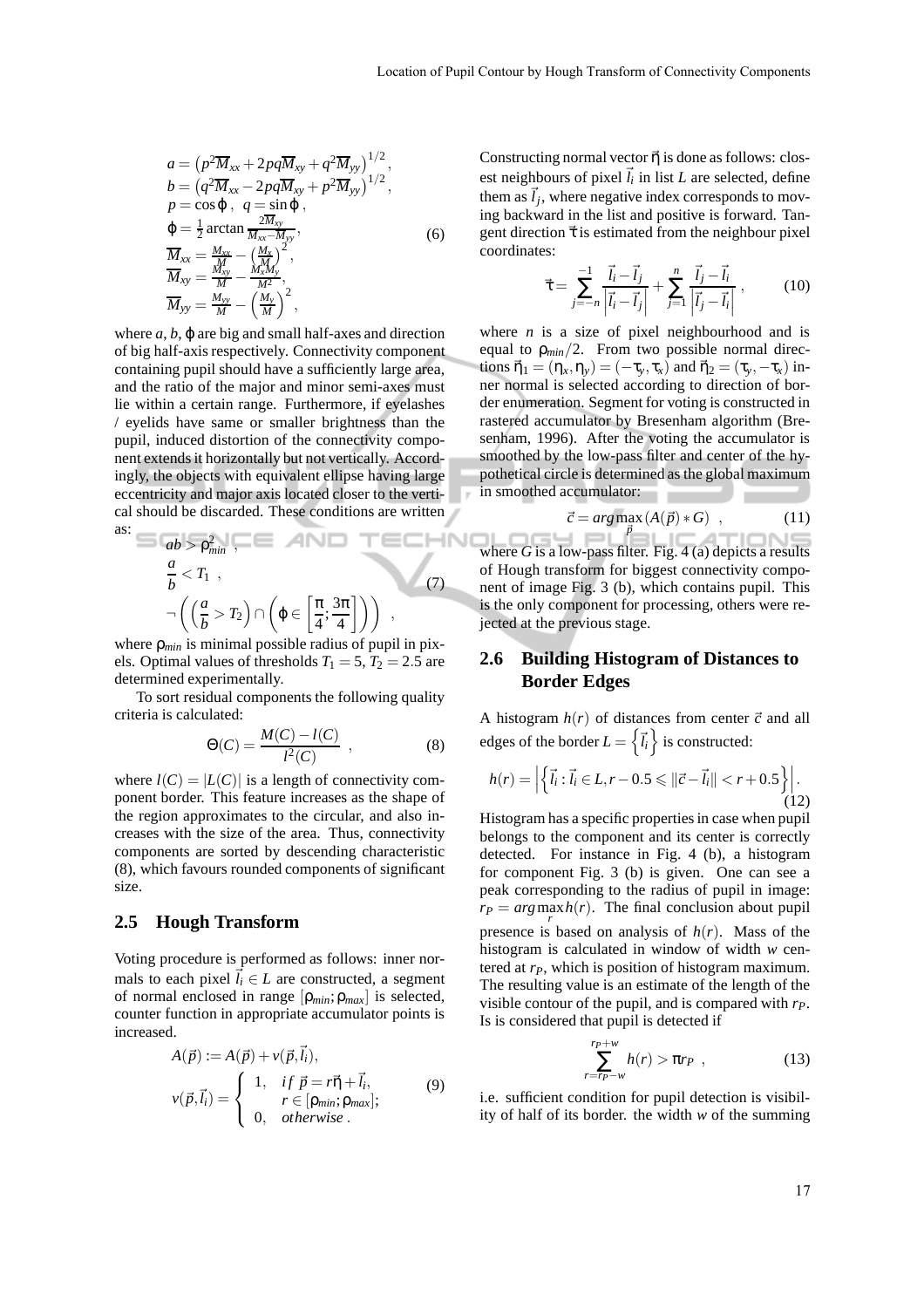

Figure 4: Processing of connectivity components. (a)  $$ result of voting by component of image 3 (b) with maximum Θ value and satisfying conditions (7); (b) — histogram of distances (12) from hypothetical center of circle to border edges.

window depends on precision of center detection, it is set here to  $w = 2$  according to numerical tests.

So, the method includes the following steps:

S t e p 1. Building brightness histogram (1). Calculating binarization thresholds  $B_k$  according to (3).

For each *k* steps 2−3 are carried out.

S t e p 2. Image binarization (4) with threshold  $B_k$ .

S t e p 3. Determining moments (5) and borders of each connectivity components, rejecting those unfit to (7).

S t e p 4. Sorting of residual components according quality criterion (8).

Following steps  $5 - 6$  are executed subsequently for elements of sorted list, until an element satisfying conditions is met (as a rule it is the first one in the list) of the list is exhausted.

S t e p 5. Hough transform (9) for borders, maximum (11) is detected.

S t e p 6. If maximum is sufficiently large, histogram (12) is built. If peak (13) exists in the histogram, it means that roundish segment of border exists with center close to detected accumulator maxima and radius equal to coordinate of the peak. If no component satisfies these conditions, it is declared that no pupil is present in the image.

# **2.7 Algorithm of Border Edges Enumeration**

Here the algorithm of building list *L* of border edges of connectivity component *C* is presented. It works in binarized image and treats the object and its border under 8-connectivity assumption. The algorithm is executed by a finite state automaton, which diagram is given in Fig. 5. Binarized image (4) is scanned as a raster until non-zero pixel  $\vec{p}$ :  $I_B(\vec{p}) = 1$  is detected. It means new connectivity component is encountered. The enumeration of border edges starts followed by enumeration and zeroing of all object pixels by a floodfill procedure (Glassner, 1990). Dur-



Figure 5: Automaton diagram for border pixel enumeration.

**DGY PUBLICATIONS** ing the floodfill procedure the object is cleaned from the image. Enumeration of border edges is done sequentially, starting from first detected one. At each step of automaton work there is one currently processed pixel  $\vec{f}$ , call it *focus pixel*. When first pixel of object is encountered during raster scanning it has configuration "A".Finite automaton has four states corresponding to four border orientations and directions of movements along the border. Border enumeration is done clockwise. Four states are: "A" left border, movement upwards; "B" — upper border, movement rightward; "C" — right border, movement downwards; "D" — low border, movement leftwards. In each state there are four possible configurations of neighbourhood, denoted by numbers from 0 to 3 and three directions of subsequent movement: turn to the right (executed in configuration 0), continue moving without changing direction (configuration 1) and turn to the left (configurations 2 and 3). Automaton state is changed according to new direction in case of turns or remains unchanged in case of direct movement. Focus pixel is changed for configurations 1, 2 and 3 or remains the same for configuration 0. Each new edge is added to the list *L*. If new edge coincide to the first one in the list, it means that the enumeration of border is completed and the automaton is stopped.

The sample of object is given in Figure 6. The first detected pixel of object is border pixel number "1", which is set as initial focus pixel and the first enumerated edge is "a". The automaton is set to configuration "A". Neighbourhood configuration is 0, thus the automaton changes state to "B" (right turn) and pro-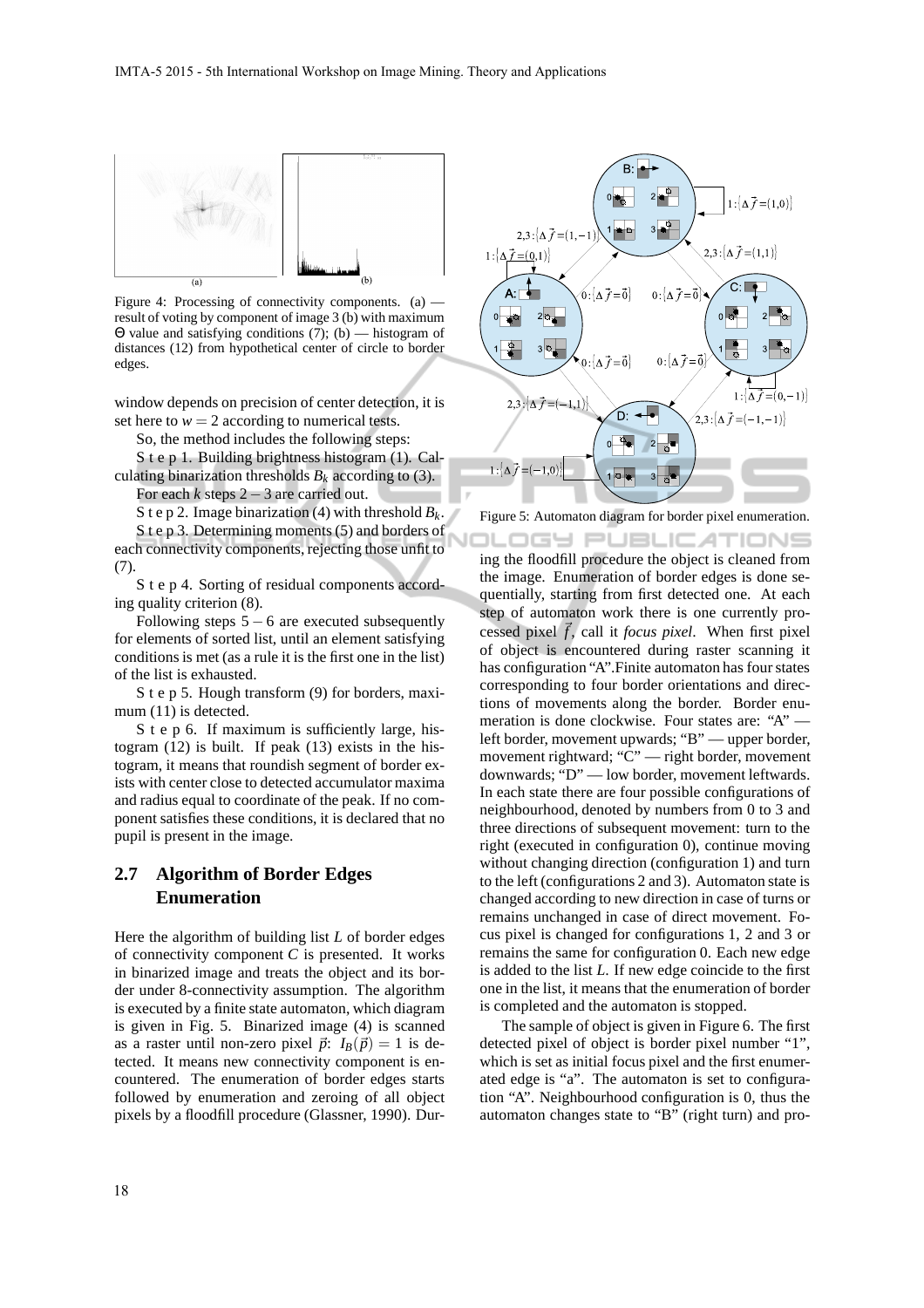|   | raster scanning  |                                   |                         |                |                                                                |   |
|---|------------------|-----------------------------------|-------------------------|----------------|----------------------------------------------------------------|---|
|   |                  |                                   | $\overline{\mathsf{b}}$ | $\mathbf{c}$   |                                                                |   |
|   |                  | a<br>X                            |                         | $\overline{c}$ | $\mathsf{d}$<br>$\mathbf{e}% _{t}\left( \mathbf{1}_{t}\right)$ |   |
|   | W                | 11                                |                         |                | 3                                                              | f |
|   |                  | $\overline{\mathsf{v}}$<br>u<br>t | 10                      |                | $\overline{4}$                                                 | g |
|   | $\mathbf S$<br>r | 8                                 |                         |                | 5                                                              | h |
| q | 9                | n<br>o                            | $\overline{m}$          | 6              | j                                                              |   |
|   | p                |                                   |                         | k              |                                                                |   |

Figure 6: Sample of object, its border pixels and edges.

ceeds to edge "b", focus pixel remains unchanged at this step. Proceeding further will finally enumerate edges from "a" to "x" as shown in alphabetical order and pixels in order 1,2,3,4,5,6,7,8,9,8,10,11.

### **2.8 Estimation of Algorithmic Complexity**

Image size if  $W \times H$ ,  $W H$ , and the width of image *W* can be considered as image linear size, thus number of image pixels is proportional to  $W^2$ .

Estimation of binarization thresholds includes building and processing brightness histogram with complexity max  $\{W^2, L\}$ , where *L* is a number of brightness levels in image. Grayscale 8-bit images are used hence  $L = 256 \ll W^2$ . Binarization and connectivity component selection for one binarization threshold have complexity  $W^2$ . Number of connectivity components is limited by  $W^2/\rho_{min}^2$ , where  $\rho_{min}$  is a minimum expected pupil radius. Length of the border can be evaluated as *W*. Total complexity of *K* passes of binarization is  $KW^2$ , as a result  $KW^2/\rho_{min}^2$  connectivity components are extracted. Hough voting for one pixel has complexity of *W*, and for whole border it is  $W<sup>2</sup>$ . Maxima search in accumulator requires  $W<sup>2</sup>$  operations. Thus, considering the above total complexity of the method comprises  $kW^4/\rho_{min}^2$ .

With the increase of image resolution and its linear size *W* expected pupil size also grows linearly, so one can state that ρ*min W* and the complexity of the algorithm is in fact  $kW^2$ . It grows linearly with respect to image pixel number. Direct application of Hough transform to locate circle yields complexity of

W<sup>3</sup>. The reduction of complexity in the proposed approach is produced by using preselected border pixels, which number is proportional to *W*, instead of treating all image pixels (or some share of them selected by thresholding), which number is proportional to  $W^2$ .

# **3 EXPERIMENTS**

Four public domain iris image databases were used for tests, defined as:

- BATH (Monro et al., 2005);
- CASIA (Chinese Academy of Sciences Institute of Automation, 2005);
- MMU (Multimedia University, 2006);
- NDIRIS (Phillips et al., 2010).

These images were marked by a human expert: in each a circle approximating pupil border was set. Define center of such circle as  $(x_0, y_0)$  and its radius  $r_0$ . Algorithm detected center  $(x, y)$  and radius *r* of pupil circle in each image and these data were matched against expert ones, the deviation of center was calculated as  $Q_C = |x_0 - x| + |y_0 - y|$  and the deviation of radius as  $Q_R = |r - r_0|$ . Table 1 represents comparison of the method with its analogues. Three methods were used, which results are known from literature. They are referenced in the table as

- column 1 (Masek, 2003);
- $\bullet$  column 2 (Ma et al., 2004);
- column 3 (Daugman, 2007);
- column 4 method presented here.

The following characteristics are given: average deviation of pupil center  $\overline{Q}_C$  (average value of  $Q_C$  for all test set), average radius deviation  $\overline{Q}_R$ , both expressed in pixels, and mean calculation time  $\overline{T}$ , expressed in milliseconds.

Table 1: Comparison with other methods.

|               |                                         | Methods |        |       |       |  |  |
|---------------|-----------------------------------------|---------|--------|-------|-------|--|--|
| DB            | Values                                  |         | 2      | 3     | 4     |  |  |
| <b>BATH</b>   |                                         | 5.32    | 4.29   | 3.27  | 4.61  |  |  |
|               | $\frac{\overline{Q}_C}{\overline{Q}_R}$ | 6.72    | 4.65   | 3.19  | 1.59  |  |  |
|               |                                         | 108.26  | 376.83 | 26.55 | 97.28 |  |  |
| <b>CASIA</b>  |                                         | 3.67    | 4.79   | 1.19  | 2.82  |  |  |
|               | $\frac{\overline{Q}_C}{\overline{Q}_R}$ | 5.15    | 5.39   | 3.02  | 3.26  |  |  |
|               |                                         | 97.52   | 363.64 | 29.17 | 93.95 |  |  |
| <b>MMU</b>    |                                         | 4.98    | 3.92   | 1.14  | 3.11  |  |  |
|               | $\frac{\overline{Q}_C}{\overline{Q}_R}$ | 5.78    | 4.67   | 3.76  | 0.99  |  |  |
|               |                                         | 99.78   | 317.18 | 25.47 | 25.22 |  |  |
| <b>NDIRIS</b> |                                         | 5.59    | 5.92   | 1.79  | 3.94  |  |  |
|               | $\frac{\overline{Q}_C}{\overline{Q}_R}$ | 7.23    | 7.38   | 3.11  | 1.89  |  |  |
|               |                                         | 112.25  | 378.87 | 27.61 | 98.30 |  |  |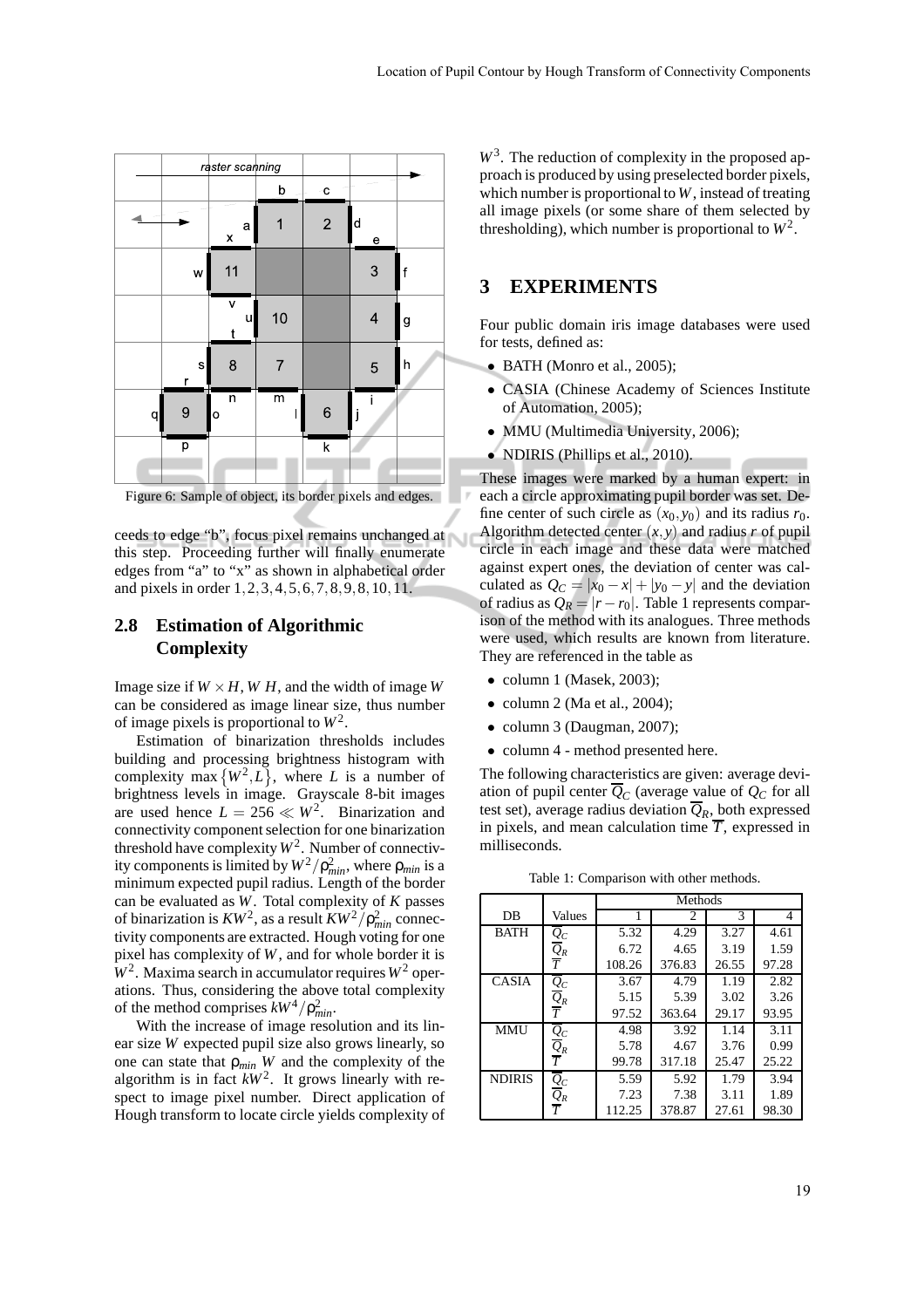

Figure 7: Sample correct detection in case of occlusion and virtually correct detection in case of side gaze.

Figure 7 gives examples of correct detection of pupil. Most typical error is mistaking iris border for pupil border, which can result in case of low contrast of iris-pupil border (see Figure 8a), and occlusion of the pupil (see Figure 8b). Comparing Fig.8b with Fig.7a one can note that the share of pupil border visible in Fig.8b is bigger thn that of in Fig.7a, but detection is wrong due to mistaking iris border, which is visible in bigger part. The third biggest problem for



Figure 8: Sample incorrect detection in case of low contrast of pupil-iris border and occlusion.

the algorithm is off-side gazing. When gazing causes pupil to deform strongly, Hough voting for circle fails to produce maxima in the contour center. Again, the most frequent result is mistaking iris for pupil, see Figure 9a. An interesting case is that of red eye effect, see Figure 9b.



Figure 9: Sample incorrect detection in case of low contrast of pupil-iris border and occlusion.

# **4 CONCLUSIONS**

Method of pupil contour detection in eye image is proposed. Contour is built from pixels of boundary of connectivity component obtained from a dark region in source image. To select correct (closest to the circle) component (or part thereof) Hough transform of boundary pixels is used, yielding the center of circular part of border. Radius of the circle is defined as the maximum of the histogram of distances of boundary pixels to a dedicated center. Then pupil contour pixels may be selected from the entire set of pixels of the boundary as being close to that radius distance to the center. Tests of the algorithm were performed on sets of images of public domain databases. Using the Hough transform one can correctly locate the true center, radius and contour of the pupil, even in the presence of high interference, provided only partially visible contour of the pupil. The disadvantage of this method is potentially great execution time, which may occur when iterating through many connectivity components and several binarization thresholds. This drawback is partially mitigated by using quality measure of connectivity components.

### 'IONS **ACKNOWLEDGEMENTS**

The work was funded by RFBR grant No.14-01- 00348.

#### **REFERENCES**

- Bowyer, K., Hollingsworth, K., and Flynn, P. (2008). Image understanding for iris biometrics: a survey. *Computer Vision and Image Understanding*, 110(2):281 307.
- Bresenham, J. (1996). Pixel-processing fundamentals. *IEEE Comput Graphics Appl*, 16(1):74–82.
- Chen, D., Bai, J., and Qu, Z. (2012). Research on pupil center location based on improved hough transform and edge gradient algorithm. *Proc. National Conf. Information Technology and Computer Science*, page 47 51.
- Chinese Academy of Sciences Institute of Automation (2005). Iris image database, version 3.
- Daugman, J. (2007). New methods in iris recognition. *IEEE Trans. Systems, Man and Cybernatics-Part B: Cybernatics*, 37:1167 1175.
- Glassner, A. S. (1990). *Graphics Gems*. Academic Press, Inc., Orlando, FL, USA.
- Hough, P. (1959). Machine analysis of bubble chamber pictures. *Conf.Proc.*, C590914:554–558.
- Ma, L., Tan, T., Wang, Y., and Zhang, D. (2004). Local intensity variation analysis for iris recognition. *Pattern Recognition*, 37(6):1287–1298.
- Ma, L., Wang, Y., and Tan, T. (2002). Iris recognition using circular symmetric filters. *Proc. 16th Int. Conf. Pattern Recognition*, 1(2):414 –417.